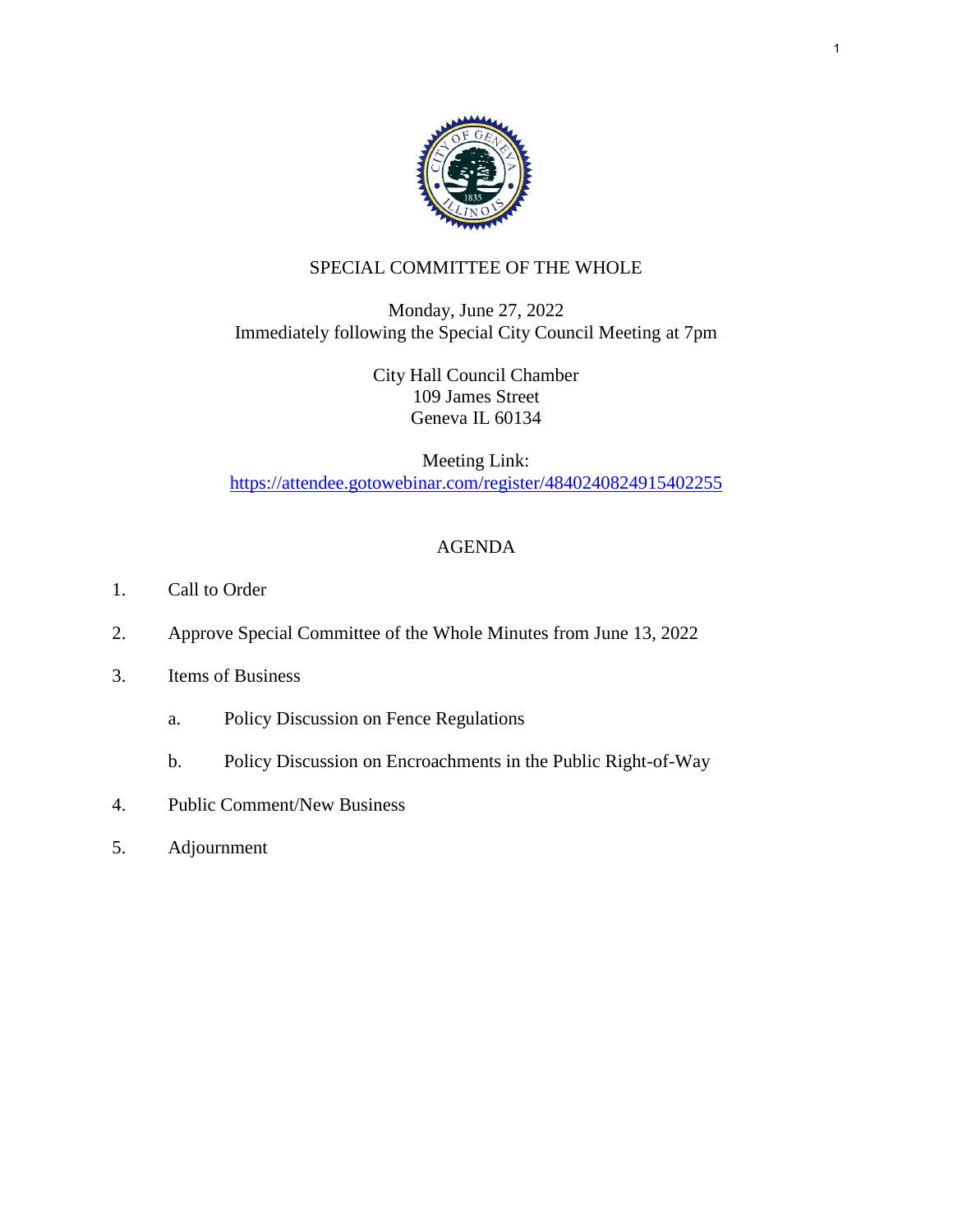## **SPECIAL COMMITTEE OF THE WHOLE MEETING MINUTES JUNE 13, 2022 AT 7PM**

| <b>PRESENT:</b> | Mayor Kevin Burns, Ald. Mike Bruno (via remote video), Ald. Tara<br>Burghart, Ald. Becky Hruby, Ald. Gabe Kaven, Ald. Dean Kilburg, Ald. Brad<br>Kosirog, Ald. Richard Marks, Ald. Amy Mayer, Ald. Robert Swanson |
|-----------------|-------------------------------------------------------------------------------------------------------------------------------------------------------------------------------------------------------------------|
| ABSENT:         | Ald. Craig Maladra                                                                                                                                                                                                |
| STAFF PRESENT:  | City Admin. Stephanie Dawkins, Assistant City Admin. Ben McCready,<br>Economic Development Dir. Cathleen Tymoszenko (via telephone)                                                                               |

### 1. CALL TO ORDER

Mayor Burns called the meeting to order at 7:04pm noting that Ald. Maladra was absent, Bruno and Tymoszenko attending remotely.

\_\_\_\_\_\_\_\_\_\_\_\_\_\_\_\_\_\_\_\_\_\_\_\_\_\_\_\_\_\_\_\_\_\_\_\_\_\_\_\_\_\_\_\_\_\_\_\_\_\_\_\_\_\_\_\_\_\_\_\_\_\_\_\_\_\_\_\_\_\_\_\_\_\_\_\_\_\_

#### 2. ITEMS OF BUSINESS

#### a. Discussion Regarding Outdoor Liquor Sales

Tymoszenko outlined the city's current regulations for outdoor liquor sales on private and public property and the desire to create more opportunities for city establishments who hold a liquor license to sit patrons outdoors on public property. She also reviewed the sidewalk café license regulations that do not allow for liquor. Tymoszenko stated that at the current time, staff was not recommending allowance on parkway areas as there are tree preservation, hardscape and utility issues to study before this would be a permanent allowance. She also noted that the City has applied for grant monies to assist in this process. Aldermen discussed the pros and cons of allowing the service and sales in the parkways along Third Street. Discussion then centered on requiring barriers similar to the "outdoor seating liquor licenses" for private property. Staff recommended no barriers for the sidewalk café liquor licenses and the committee consensus was to not require that they be installed. Discussion on the size of the tables was heard, with staff recommending 2‐person tables only.

Final consensus was to bring the ordinance amendment to the June 20, 2022 Committee of the Whole as presented.